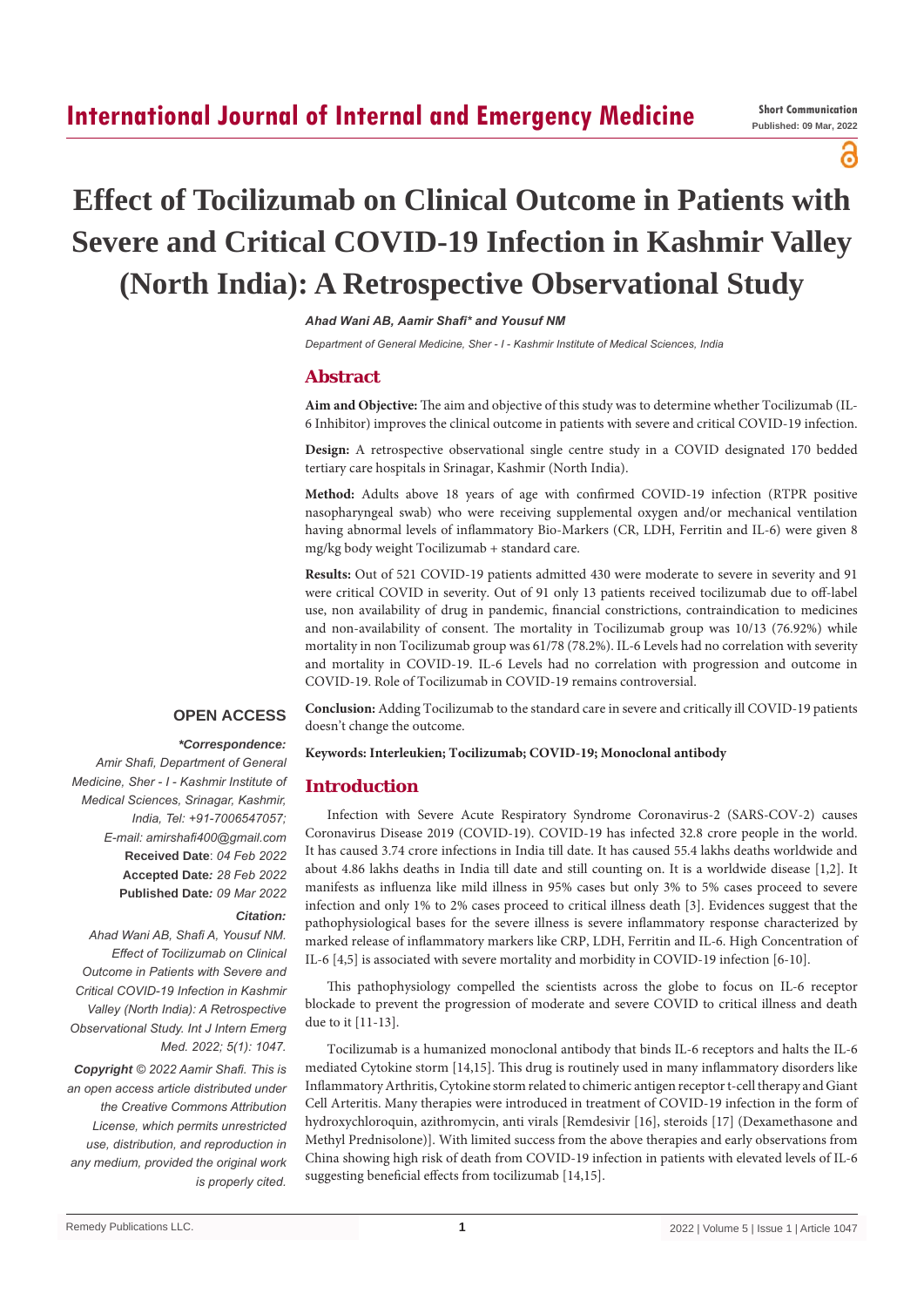With this level of evidence off label use of tocilizumab became standard care for patients of COVID-19 infection with high IL-6 and other markers of inflammation. Based on these pathophysiological features, Chinese observations and few Randomised Control Trials (RCTs), both off label and on label use of tocilizumab became a routine practice worldwide including India. However, the results from COVACTA and EMPACTA multicentric trials and many observational studies on tocilizumab on COVID-19 till date compelled us to step back and reconsider the proper placement of tocilizumab in COVID-19 protocol algorithm [13].

# **Material and Methods**

This observational, Retrospective single centre study was conducted in SKIMS Medical College Hospital Bemina Srinagar, Kashmir (a tertiary care COVID designated 170 bedded hospital). 521 patients admitted in this hospital in year 2021 were all those patients who were full filling the criteria of moderate to severe COVID i.e.: Respiratory rate >30/min with SPO2 less than 92% on room air, fever >38 degree Celsius, Respiratory infection or need for oxygen with at least one of the following lab criteria:

- a. CRP >50 mg/litre
- b. Ferritin >500 ng/ml
- c. LDH > 250 u/l
- d. IL-6 >30 pg/ml
- e. SPO2 <92 on oxygen
- f. Patient on high flow oxygen

g. Patients who need high flow oxygen/HFNC/Ventilation within 24 h of admissions

With consent for treatment and availability of medicine (tocilizumab).

Following exclusion criteria was used:

- Hypersensitivity to drug
- Uncontrolled severe infection other than COVID
- **Diverticulitis**
- $ANC < 500$
- Platelets <50,000
- $ALT > 5x$  normal
- Increased risk of gut perforation (Severe Diverticulitis)

Outcomes used were primary and secondary outcomes.

Primary outcomes included:

- Intubation after death of Tocilizumab use
- Death before/after intubation after intake of Tocilizumab

Secondary outcomes were clinical worsening defined on ordinal clinical improvement scale with scores of:

- 1. Discharge from hospital
- 2. Shift to Non ICU ward without oxygen
- 3. Shift to Non ICU ward with oxygen
- 4. ICU/Non ICU NIV/HFNC
- 
- 5. ICU with mechanical ventilation
- 6. ICU with ventilation + Organ Support
- 7. Death
- **Results**

Total patients admitted in the year 2021=521

#### **Severity**

- 1 Moderate to severe  $= 430$
- $2$  Critical = 91

Patients (Critical COVID) who received tocilizumab =13

Patients (Critical COVID) who did not receive tocilizumab =78

Mortality in Tocilizumab group =10/13 (76.92%)

Mortality in Non-Tocilizumab group =61/78 (78.2%)

#### **Tocilizumab group**

Median BMI = 26 Hypertension  $= 8/13$ 

 $CAD = 0/13$ 

 $MI = 0/13$ 

 $COPD = 1/13$ 

 $CKD = 0/13$ 

Obese  $= 0/13$ 

Stress hyperglycemia = 6/13

Median  $Hb = 13.2$  Median  $TLC = 16.2$ 

Median ALC = 1700 Median Blood Glucose Random = 185

Median LDH = 1026 Median Ferritin = 1200

Median  $CRP = 124$  Median IL-6 = 200

Age greater than  $60 = 8/13$  (61.53%)

Male:Female =  $8.5$ 

# **Discussion**

Our findings do not provide support for early IL-6 Blockade concept in the treatment strategy of moderate to severe COVID-19 patients admitted in hospital. Logic behind our study was that adding IL-6 Inhibitors in severe COVID patients that had not been yet intubated will stop or decrease the cytokine storm associated with disease and would prevent Intubation, Morbidity and Mortality associated with severe COVID but the results from this retrospective observational study indicated that this intervention with IL-6 inhibitor (Tocilizumab) had to significant effect on the risk of intubation, death or disease worsening and on time to discontinue supplemental oxygen. The results of this study correspond to many worldwide studies showing IL-6 inhibitor is not beneficial in 30 day mortality [11,12,18,19]. Our study results stand in contrast to many trials some of which suggested that IL-6 blockade had good results on outcome of patients with severe COVID-19 infections [20].

Our observations are in tandom with results of many clinical trials [21,22] that IL-6 inhibitors are not beneficial in severe and critical COVID-19 infection. Our results also confirm the relationship